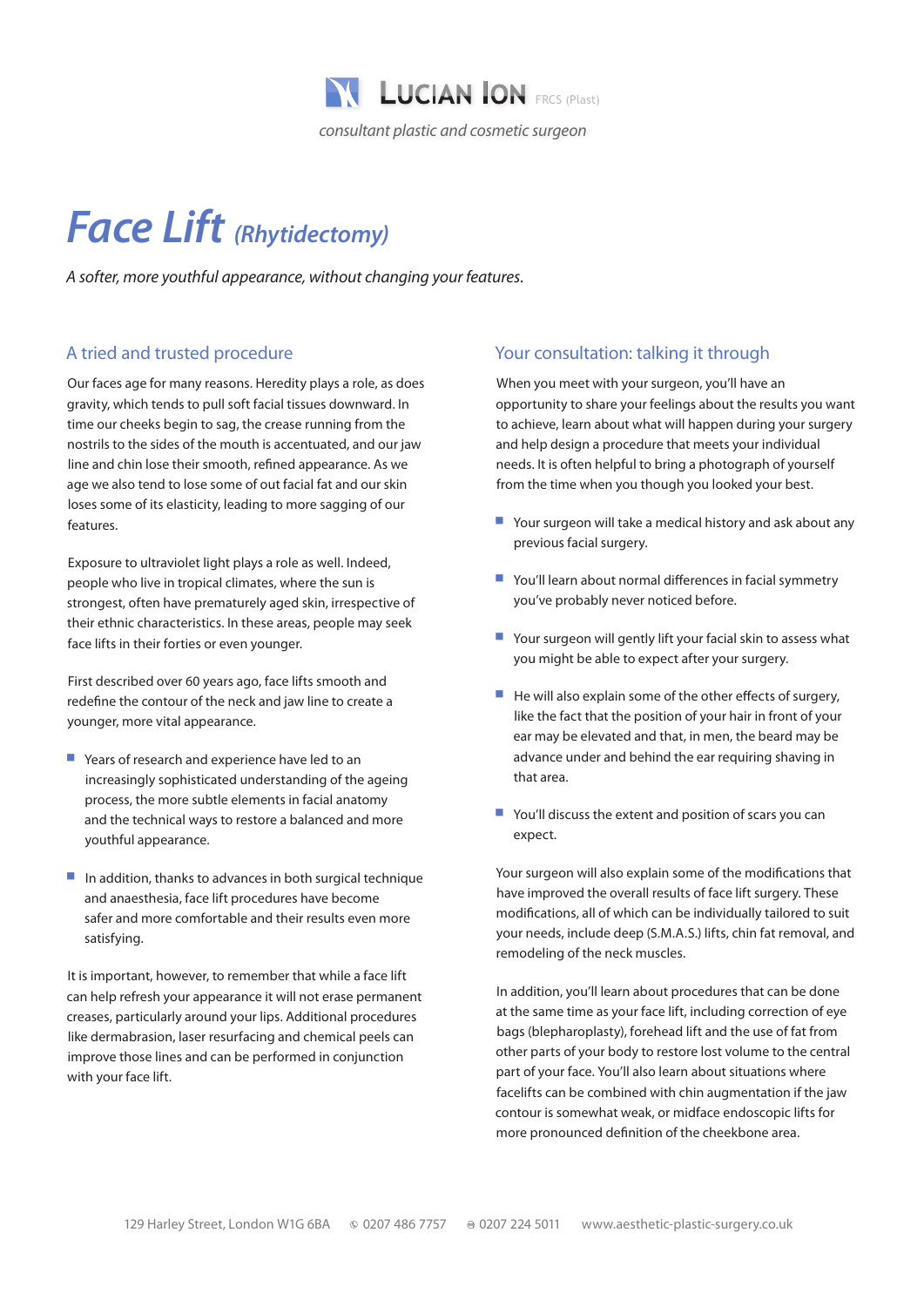

#### Your operation: what to expect

Before your surgery you will receive advice about what to do and what to avoid. For example, if you routinely color or perm your hair it's wise to have it done immediately before your procedure so it will be some weeks before you need to have it done again.

In most cases your face lift will be done under general anaesthetic and you will spend the night after in hospital. More limited procedures can be carried out under a local anaesthetic and sedation, but for a full face lift there is no real benefit from sedation.

Once you are comfortably asleep, the surgeon will make an incision that starts high in the temple area (hidden by the hair at this point) and courses down following the curves in front of the top and bottom of the ear and behind the middle part (tragus). The incision then continues round the earlobe and up behind the ear before curving gently back into the hair. In some cases a second incision in made under the chin where it will also be well hidden. Its purpose is to assist with definition of the chin and neck.

Using these incisions on both sides of the face, the skin and deep tissues are remodeled and redraped. The incisions are then closed with stitches in front of the ear and metal clips in the hair.

Small drainage tubes are inserted under the skin during the operation. These are often removed at the practice, several days after your surgery, so that bruising and swelling around the face and neck are minimal, and return to work and social activities is accelerated. Some surgeons also apply a light bandage around your head at the end of the surgery.

#### After your surgery

Your bandages will be removed the morning after your surgery. After that, your hair will be washed and you'll be allowed to leave the hospital.

Once at home, it's important to take certain precautions:

- $\blacksquare$  To prevent post-operative bleeding it's important not to engage in vigorous activity for the first five days after your surgery.
- $\blacksquare$  Aspirin should be avoided. Any discomfort can be controlled by taking a mild analgesic such as Paracetamol.
- $\blacksquare$  You may gently wash your hair with a mild shampoo, exercising care in the suture area.

You'll find additional postoperative instructions at the end of this article. You will also receive a complete list of postoperative care instructions before you leave the hospital.

As your convalescence continues, you can expect certain things:

- $\blacksquare$  Your sutures will usually be removed seven days after surgery. It is advisable not to apply any strong chemicals like bleach or ammonia to the area for four weeks following surgery.
- $\blacksquare$  Your scars will usually be very faint at first, however you can expect them to thicken and redden for a few months after your surgery before they return to a more natural skin colour and texture.
- $\blacksquare$  It is normal to experience some bruising, swelling and numbness after a face lift. These symptoms are temporary and should mostly disappear after two weeks. Numbness takes longer to settle down, and it will require approximately a months for the cheeks and three to four months for the underside of the chin. To help lessen post-operative bruising, we suggest taking Arnica for one week prior to your surgery and two weeks after. After the surgery, products like Lasonil® will be very useful to reduce and clear the bruises.